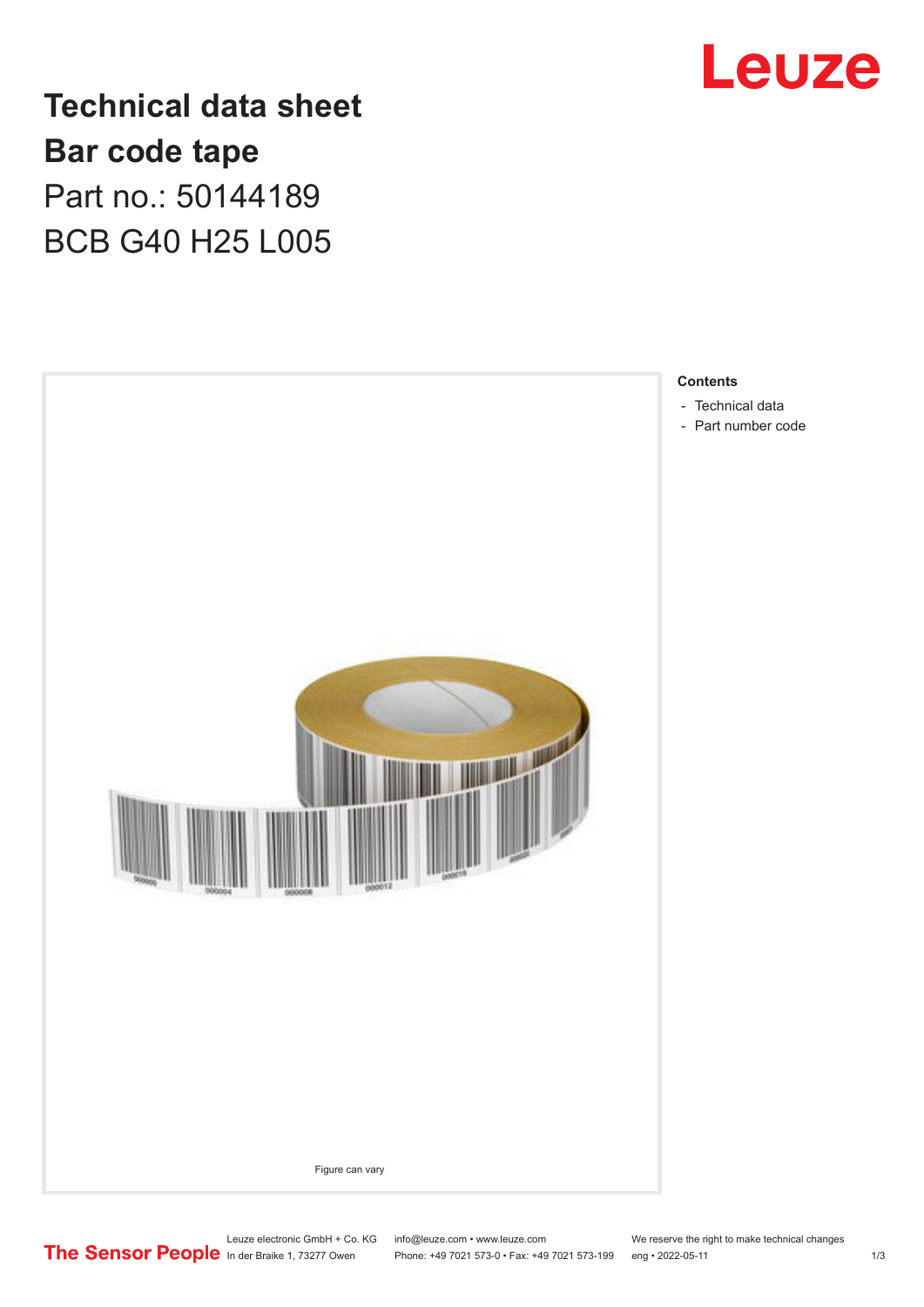# <span id="page-1-0"></span>**Technical data**

# Leuze

#### **Basic data**

| Suitable for |
|--------------|
|--------------|

BPS 300i series bar code positioning system

#### **Mechanical data**

| Dimension (H x L)                           | 25 mm x 5,000 mm          |
|---------------------------------------------|---------------------------|
| <b>Grid dimension</b>                       | 40 mm                     |
| <b>Mechanical properties</b>                | Moisture resistant        |
|                                             | Partly chemical resistant |
|                                             | Scratch resistant         |
|                                             | UV resistant              |
|                                             | Wipe resistant            |
| <b>Adhesive</b>                             | Acrylate adhesive         |
| <b>Strength of adhesive</b>                 | $0.1$ mm                  |
| <b>Manufacturing process</b>                | Filmsetting               |
| Chemical resistance (at 23 °C over 24<br>h) | Diesel oil                |
|                                             | Heptane                   |
|                                             | Transformer oil           |
|                                             | White spirit              |
| Curing                                      | 72 h                      |

#### **Classification**

| <b>Customs tariff number</b> | 39269097 |
|------------------------------|----------|
| <b>ECLASS 5.1.4</b>          | 27280190 |
| <b>ECLASS 8.0</b>            | 27280190 |
| <b>ECLASS 9.0</b>            | 27280192 |
| ECLASS 10.0                  | 27280192 |
| ECLASS 11.0                  | 27280192 |
| ECLASS 12.0                  | 27280192 |
| <b>ETIM 5.0</b>              | EC002498 |
| <b>ETIM 6.0</b>              | EC003015 |
| <b>ETIM 7.0</b>              | EC003015 |

#### **Environmental data**

| Ambient temperature, operation          | $-40$ 120 °C               |
|-----------------------------------------|----------------------------|
| <b>Processing temperature</b>           | 045 °C                     |
| Recommended processing tempera-<br>ture | 10 $25 °C$                 |
| <b>Resistance</b>                       | Humidity                   |
|                                         | Salt spray fog (150 h/5 %) |
|                                         | UV light                   |
| <b>Temperature resistance</b>           | $-40$ 120 °C               |
| <b>Property of base</b>                 | Clean                      |
|                                         | Dry                        |
|                                         | Free of grease             |
|                                         | Smooth                     |

### **Part number code**

#### Part designation: **BCB AAA BBB CCCC DDDD E**

| <b>BCB</b>  | <b>Bar code tape</b>                                                                                                                                                                                                                                                                                              |
|-------------|-------------------------------------------------------------------------------------------------------------------------------------------------------------------------------------------------------------------------------------------------------------------------------------------------------------------|
| <b>BCB</b>  | <b>Series</b><br>BCB: Bar code tape                                                                                                                                                                                                                                                                               |
| <b>AAA</b>  | Grid / grid dimension<br>G30: 30 mm<br>G40: 40 mm                                                                                                                                                                                                                                                                 |
| <b>BBB</b>  | Tape height / special height<br>H25: height 25 mm<br>H47: height 47 mm<br>SH1: special height, individually between 20 - 32 mm<br>SH2: special height, individually between 33 - 47 mm<br>SH3: special height, individually between 48 - 70 mm<br>SH4: special height, individually between 71 - 140 mm           |
| <b>CCCC</b> | Tape length / special length<br>Lxxx: tape length in mm<br>SL: Special length                                                                                                                                                                                                                                     |
| <b>DDDD</b> | <b>Options</b><br>TWIN: two identical printed tapes<br>MVS: Measurement Value Switch (color red)<br>MV0: Measurement Value Zero (color yellow)<br>ML: Marker label<br>RW: Reverse Winding (changed winding direction, the smallest position value is inside on the wrapping core)<br>RK: Repair Kit (repair tape) |